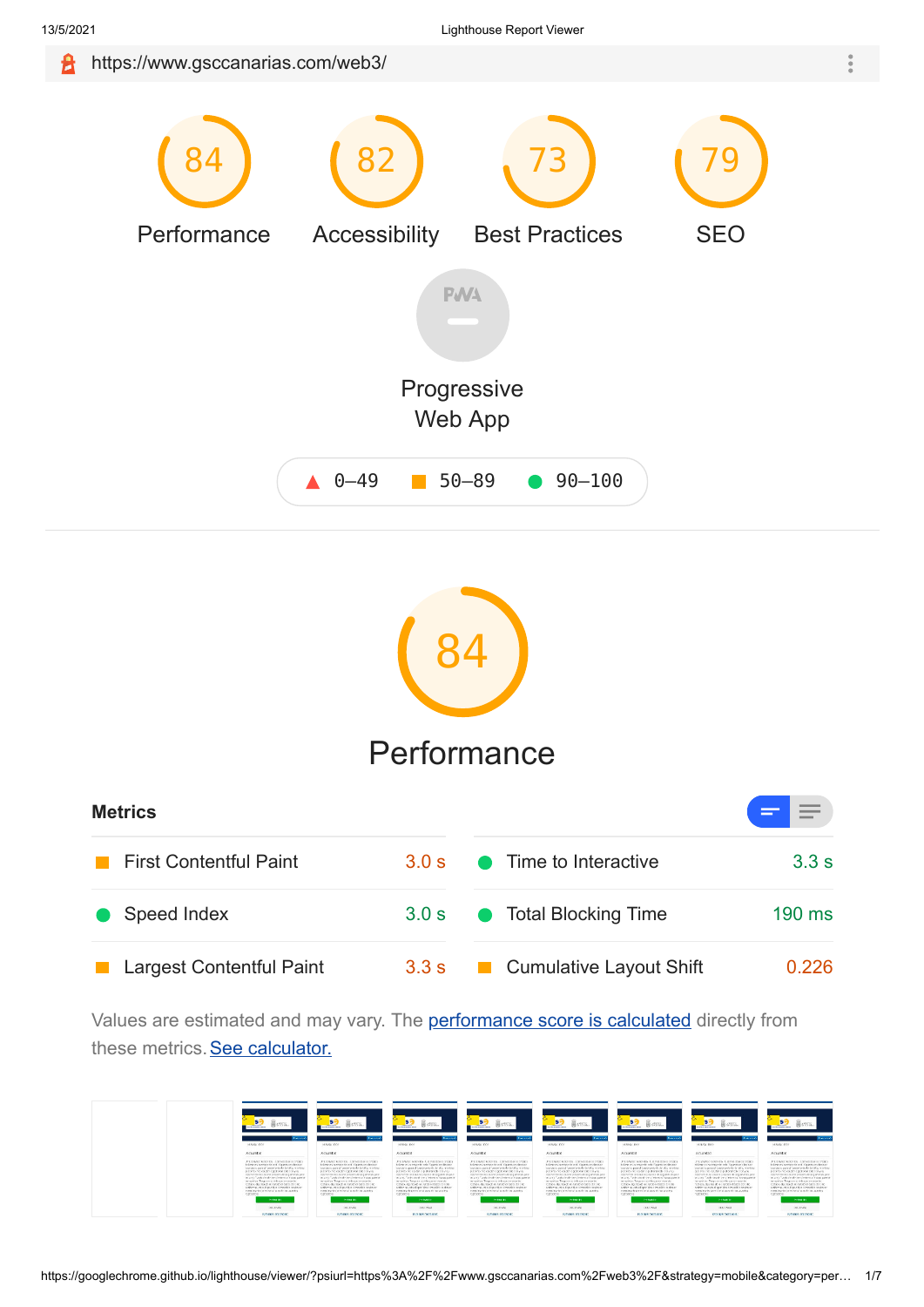**Opportunities** — These suggestions can help your page load faster. They don't *directly* affect the Performance score.

| Opportunity                                           | <b>Estimated Savings</b>     |  |  |
|-------------------------------------------------------|------------------------------|--|--|
| Properly size images                                  | 10.35<br>$\sim$<br>s         |  |  |
| $\triangle$ Serve images in next-gen formats          | 5.85 s $\sim$                |  |  |
| Eliminate render-blocking resources                   | $\sim$ 2.12 s $\sim$         |  |  |
| Efficiently encode images                             | 1.65 s $\sim$                |  |  |
| Remove unused JavaScript                              | $\blacksquare$ 0.15 s $\vee$ |  |  |
| Avoid serving legacy JavaScript to modern<br>browsers | $\blacksquare$ 0.15 s $\vee$ |  |  |

**Diagnostics** — More information about the performance of your application. These numbers don't [directly affect](https://web.dev/performance-scoring/?utm_source=lighthouse&utm_medium=lr) the Performance score.

|                  | ▲ Ensure text remains visible during webfont load                                 | $\checkmark$ |
|------------------|-----------------------------------------------------------------------------------|--------------|
| $\blacktriangle$ | Image elements do not have explicit width and height                              | $\checkmark$ |
|                  | Serve static assets with an efficient cache policy $-42$ resources found          | $\checkmark$ |
|                  | Avoid chaining critical requests $-25$ chains found                               | $\checkmark$ |
|                  | Keep request counts low and transfer sizes small $-49$ requests $\cdot$ 2,531 KiB | $\checkmark$ |
|                  | Largest Contentful Paint element $-1$ element found                               | $\checkmark$ |
|                  | Avoid large layout shifts - 5 elements found                                      | $\checkmark$ |
|                  | Avoid long main-thread tasks $-3$ long tasks found                                | $\checkmark$ |

<span id="page-1-0"></span>**Passed audits (22)**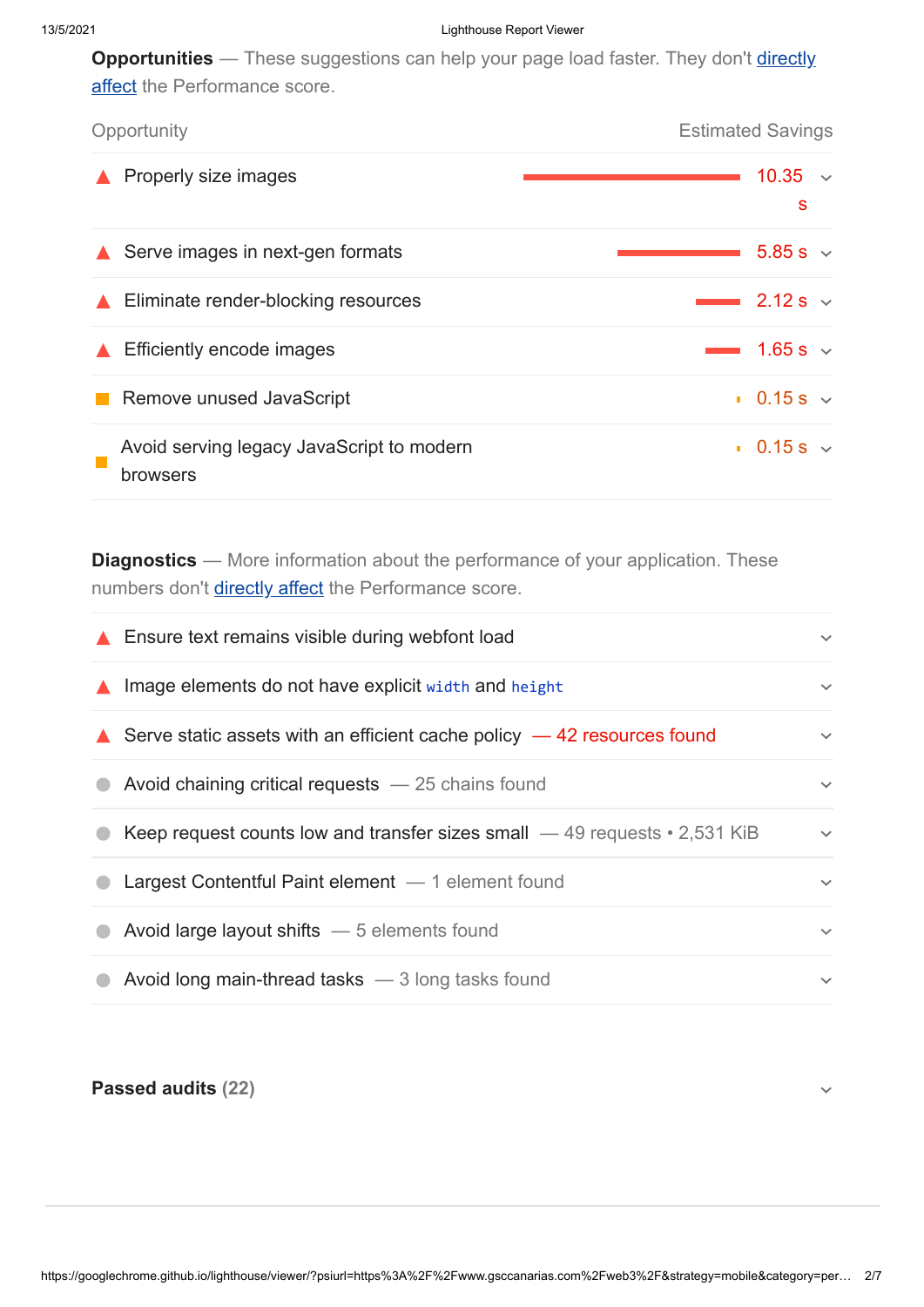

These checks highlight opportunities to *improve the* accessibility of your web app. Only a subset of accessibility issues can be automatically detected so manual testing is also encouraged.

**ARIA** — These are opportunities to improve the usage of ARIA in your application which may enhance the experience for users of assistive technology, like a screen reader.

 $\triangle$  [role]s are not contained by their required parent element

**Contrast** — These are opportunities to improve the legibility of your content.

▲ Background and foreground colors do not have a sufficient contrast ratio.

**Names and labels** — These are opportunities to improve the semantics of the controls in your application. This may enhance the experience for users of assistive technology, like a screen reader.

| $\triangle$ Image elements do not have $\lceil$ alt $\rceil$ attributes |  |
|-------------------------------------------------------------------------|--|
| $\triangle$ Links do not have a discernible name                        |  |

**Tables and lists** — These are opportunities to improve the experience of reading tabular or list data using assistive technology, like a screen reader.

Lists do not contain only  $\langle$ 1i> elements and script supporting elements ( $\langle$ script> and <template>).

**Additional items to manually check (10)** — These items address areas which an automated testing tool cannot cover. Learn more in our guide on **conducting an** accessibility review.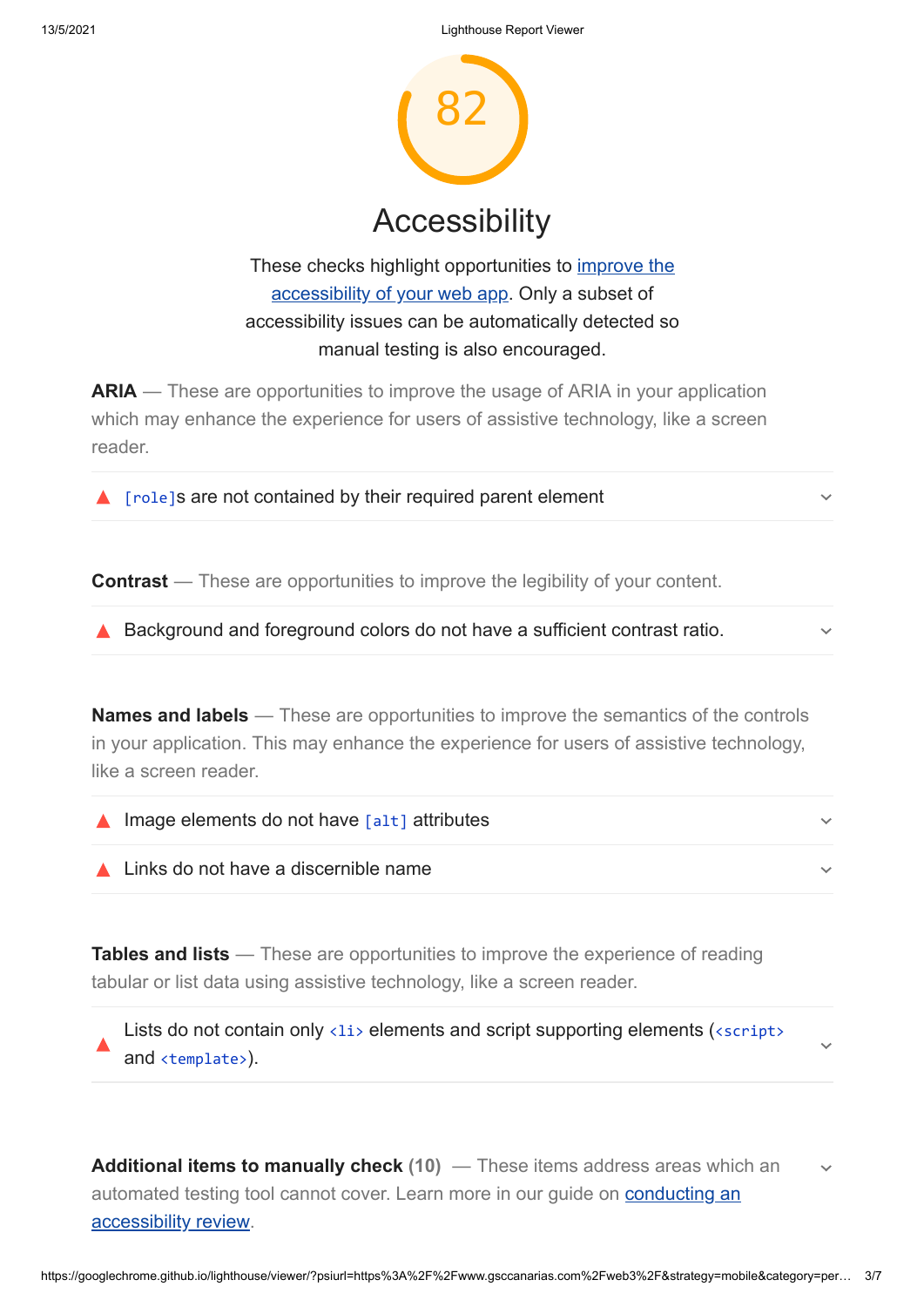**Passed audits (21)**

<span id="page-3-0"></span>**Not applicable (18)**



### **Trust and Safety**

Includes front-end JavaScript libraries with known security vulnerabilities  $-4$ vulnerabilities detected

### **User Experience**

Serves images with low resolution

#### **General**

| $\triangle$ Registers an unload listener  |  |
|-------------------------------------------|--|
| Browser errors were logged to the console |  |

**Passed audits (13)**

#### <span id="page-3-1"></span>**Not applicable (1)**

https://googlechrome.github.io/lighthouse/viewer/?psiurl=https%3A%2F%2Fwww.gsccanarias.com%2Fweb3%2F&strategy=mobile&category=per… 4/7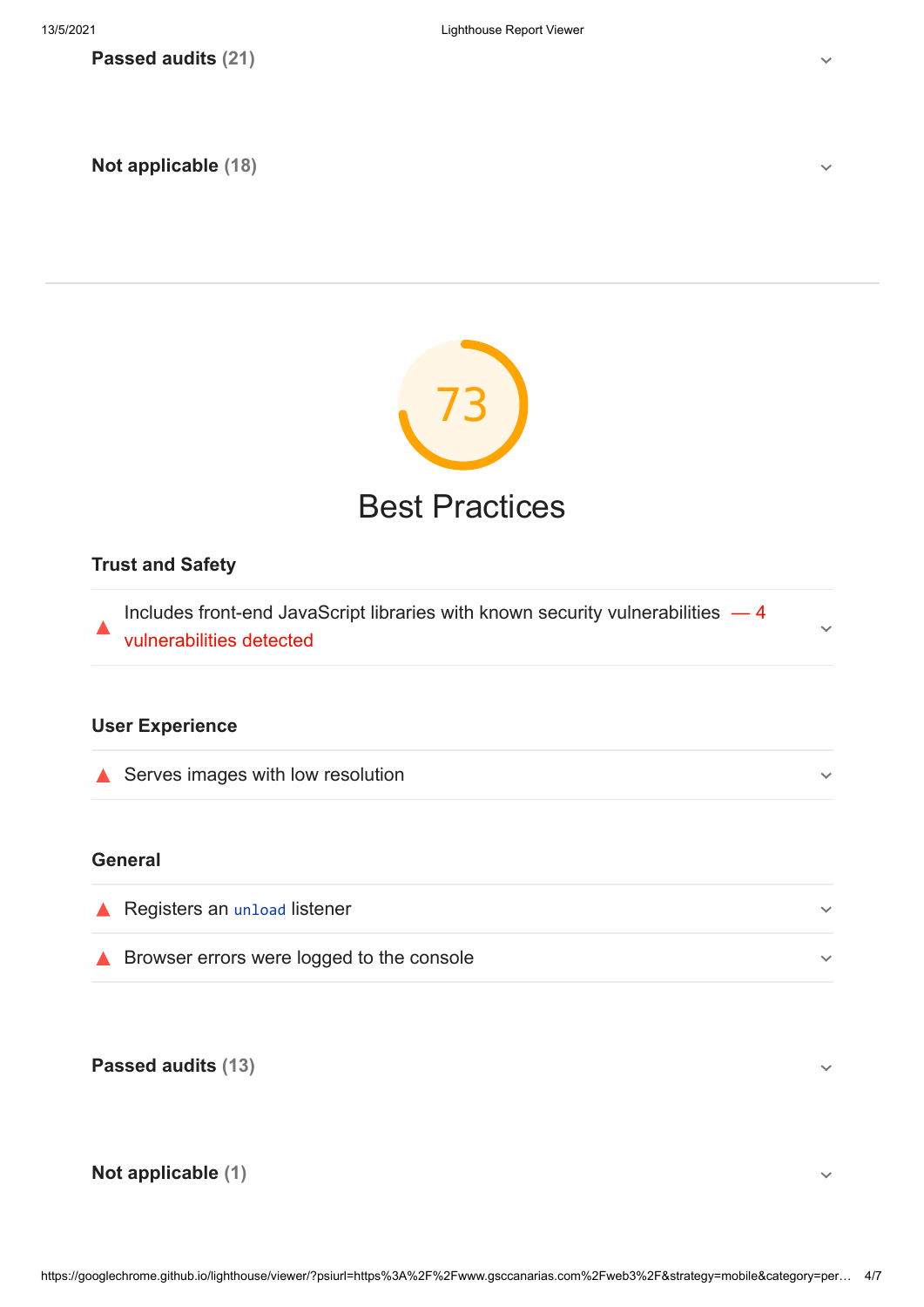

## These checks ensure that your page is optimized for search engine results ranking. There are additional factors Lighthouse does not check that may affect your search ranking. [Learn more.](https://support.google.com/webmasters/answer/35769)

**Crawling and Indexing** — To appear in search results, crawlers need access to your app.

▲ Links are not crawlable

**Content Best Practices** — Format your HTML in a way that enables crawlers to better understand your app's content.

 $\triangle$  Image elements do not have  $\lceil$  alt  $\rceil$  attributes

**Mobile Friendly** — Make sure your pages are mobile friendly so users don't have to pinch or zoom in order to read the content pages. [Learn more](https://developers.google.com/search/mobile-sites/?utm_source=lighthouse&utm_medium=lr).

 $\triangle$  Tap targets are not sized appropriately  $-50\%$  appropriately sized tap targets

**Additional items to manually check (1)** — Run these additional validators on your site to check additional SEO best practices.

**Passed audits (9)**

<span id="page-4-0"></span>**Not applicable (2)**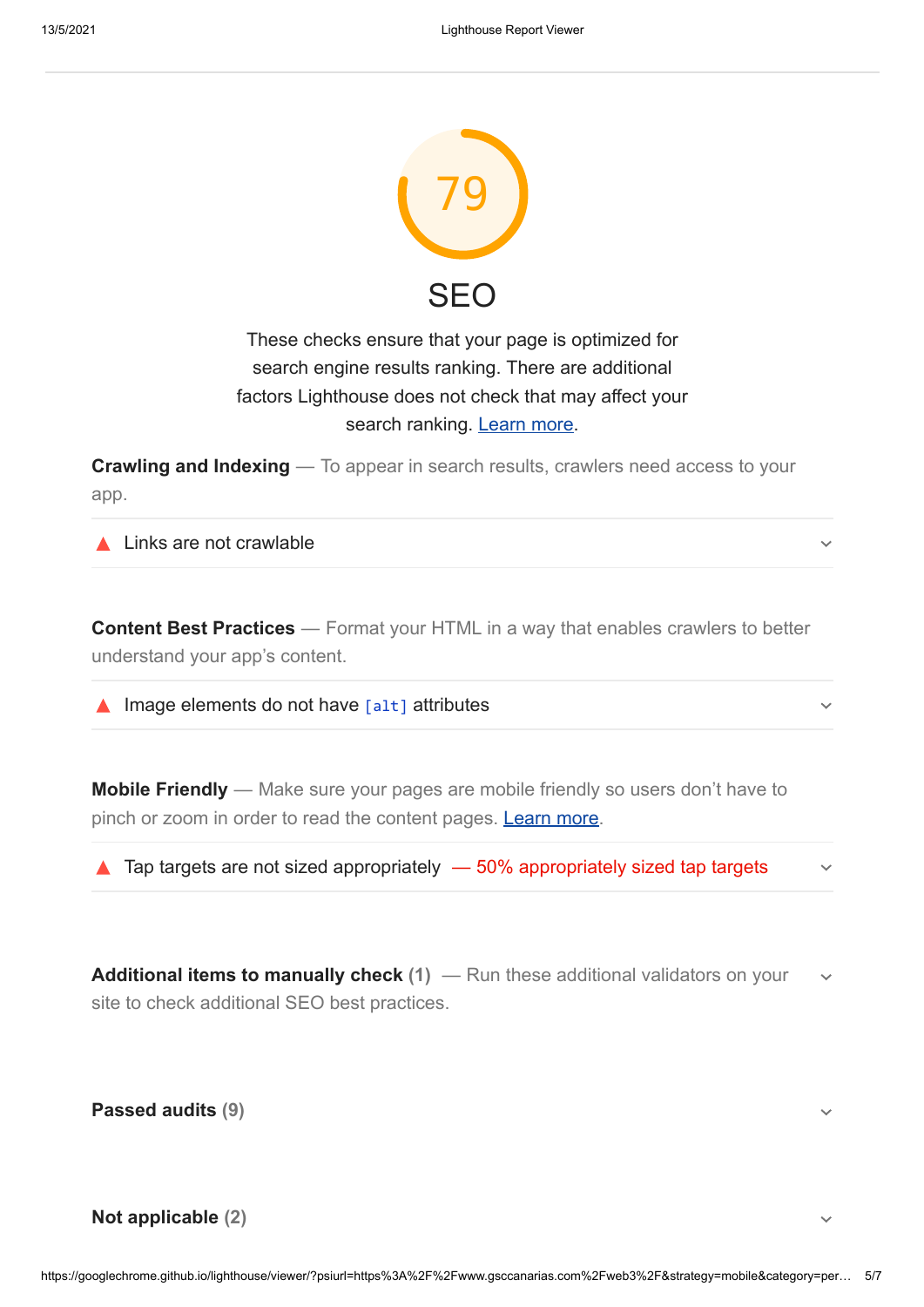

# [Progressive Web App](#page-4-0)

These checks validate the aspects of a Progressive Web App. [Learn more.](https://developers.google.com/web/progressive-web-apps/checklist?utm_source=lighthouse&utm_medium=lr)

#### **Installable**

Web app manifest or service worker do not meet the installability requirements — 1 reason

#### **PWA Optimized**

 $\triangle$  Does not register a service worker that controls page and start url

Redirects HTTP traffic to HTTPS

- $\blacktriangle$  Is not configured for a custom splash screen Failures: No manifest was fetched.
- Does not set a theme color for the address bar. Failures: No manifest was fetched, No `<meta name="theme-color">` tag found.

■ Has a <meta name="viewport"> tag with width or initial-scale

▲ Does not provide a valid apple-touch-icon

Content is sized correctly for the viewport

▲ Manifest doesn't have a maskable icon No manifest was fetched

**Additional items to manually check** (3) — These checks are required by the baseline  $\sim$ [PWA Checklist](https://developers.google.com/web/progressive-web-apps/checklist?utm_source=lighthouse&utm_medium=lr) but are not automatically checked by Lighthouse. They do not affect your score but it's important that you verify them manually.